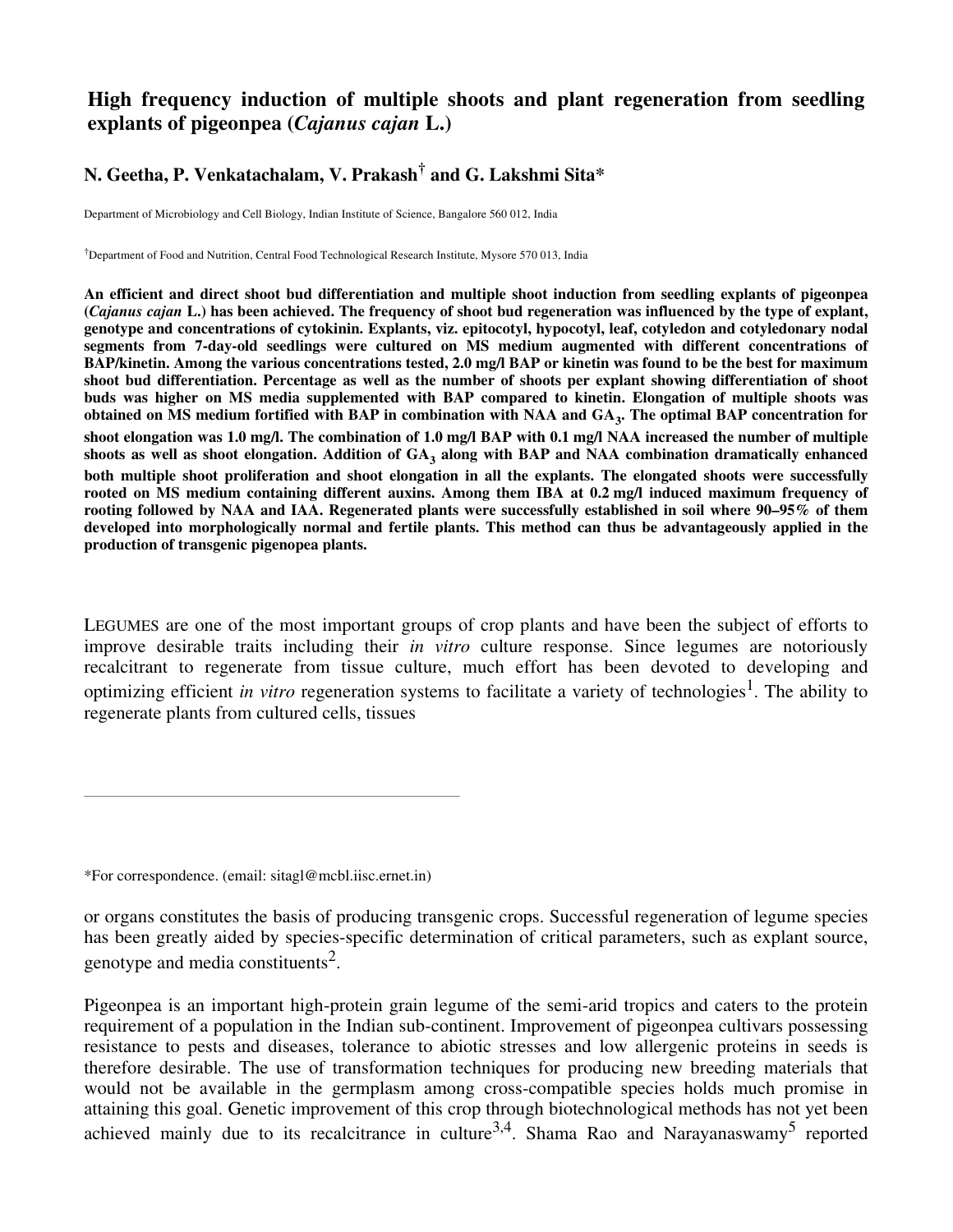regeneration of pigeonpea from callus cultures of hypocotyls obtained from gamma-irradiated seeds, but failed to observe it in unirradiated controls. The optimal culture conditions for plant regeneration from callus of leaves and cotyledons of pigeonpea were reported by Kumar *et al.* <sup>6</sup> with an emphasis on creating genetic variability. They also reported that multiple shoots were induced from excised cotyledonary segments when cultured on a medium with BAP. Multiple shoot buds were induced from cotyledonary node explants of pigeonpea<sup>7</sup>. However, in all these cases, the frequency of whole plant regeneration has been low and unsatisfactory. The above mentioned literature suggests that addition of a cytokinin to the regeneration medium could be the keystone for pigeonpea shoot bud differentiation. These workers have not studied the factors that influence plant regeneration in detail. None of the protocols reported in the literature is suitable for the genetic transformation of pigeonpea because of the low frequency of regneration<sup>8</sup>. The aim of the present investigation was to fill this void. This paper deals with the *in vitro* regeneration and multiple shoot production of *Cajanus cajan* from different seedling explants and the subsequent transfer of the regenerated plantlets to soil.

#### **Materials and methods**

### *Plant material and explant preparation*

Seeds of pigeonpea, *Cajanus cajan* L. (cv. Hyderabad C) were obtained from Samrudhi Agroseeds Corporation, Bangalore. Healthy and uniform seeds were agitated thoroughly in a dilute Teepol solution for 5 min. Seeds were then rinsed under running tap water. Seeds were then surface-sterilized with 0.1% (W/V) aqueous mercuric chloride solution for 5 min, followed by 4 or 5 rinses of 2 min duration in sterile distilled water. They were germinated aseptically on a medium containing salts and vitamins according to Murashige and Skoog<sup>9</sup> (MS), 3% (W/V) sucrose and 0.7% (W/V) agar in Magenta jars or on sterile cotton moistened with sterile distilled water in Magenta jars in the dark. Cotyledonary nodes, epicotyls, hypocotyls, leaves and cotyledons were excised from 5 to 8-day-old seedlings and used for tissue culture studies.

#### *Culture medium and conditions*

The culture medium was that of MS with 3% (W/V) sucrose. This medium was augmented with 0– 5 mg/l of 6-benzylaminopurine (BAP), 0–5 mg/l of kinetin, 0.1–0.5 mg/l a -naphthaleneacetic acid (NAA), 0.1–0.5 mg/l indole-3-acetic acid (IAA), 0.1–0.5 mg/l indole-3-butyric acid (IBA) and 1–5 mg/l gibberellic acid  $(GA_3)$  either individually or in combination. The pH of the medium was adjusted to 5.8

prior to adding 8 g/l agar and was autoclaved at 121? C for 15 min. Cultures were maintained at 25 ? 2? C under a 16 h/day photoperiod. White-cool fluorescent tubes were used to obtain 60  $\mu$  E m<sup>-2</sup> s<sup>-1</sup> light intensity.

# *Effect of BAP and kinetin for direct shoot bud regeneration*

This experiment was designed to compare two cytokinins; BAP and kinetin (0–5 mg/l), with respect to their effects on shoot bud regeneration. Five types of explants such as cotyledonary nodes, epicotyls, hypocotyls, leaves and cotyledons were used. Explants were cultured on MS medium supplemented with different concentrations of BAP and kinetin (0, 1, 2, 3, 4, and 5 mg/l) for shoot bud differentiation in different experiments. After 4 weeks of culture, the number of explants forming shoot buds were counted. Each experiment was replicated thrice, using a total of 50 explants for each treatment.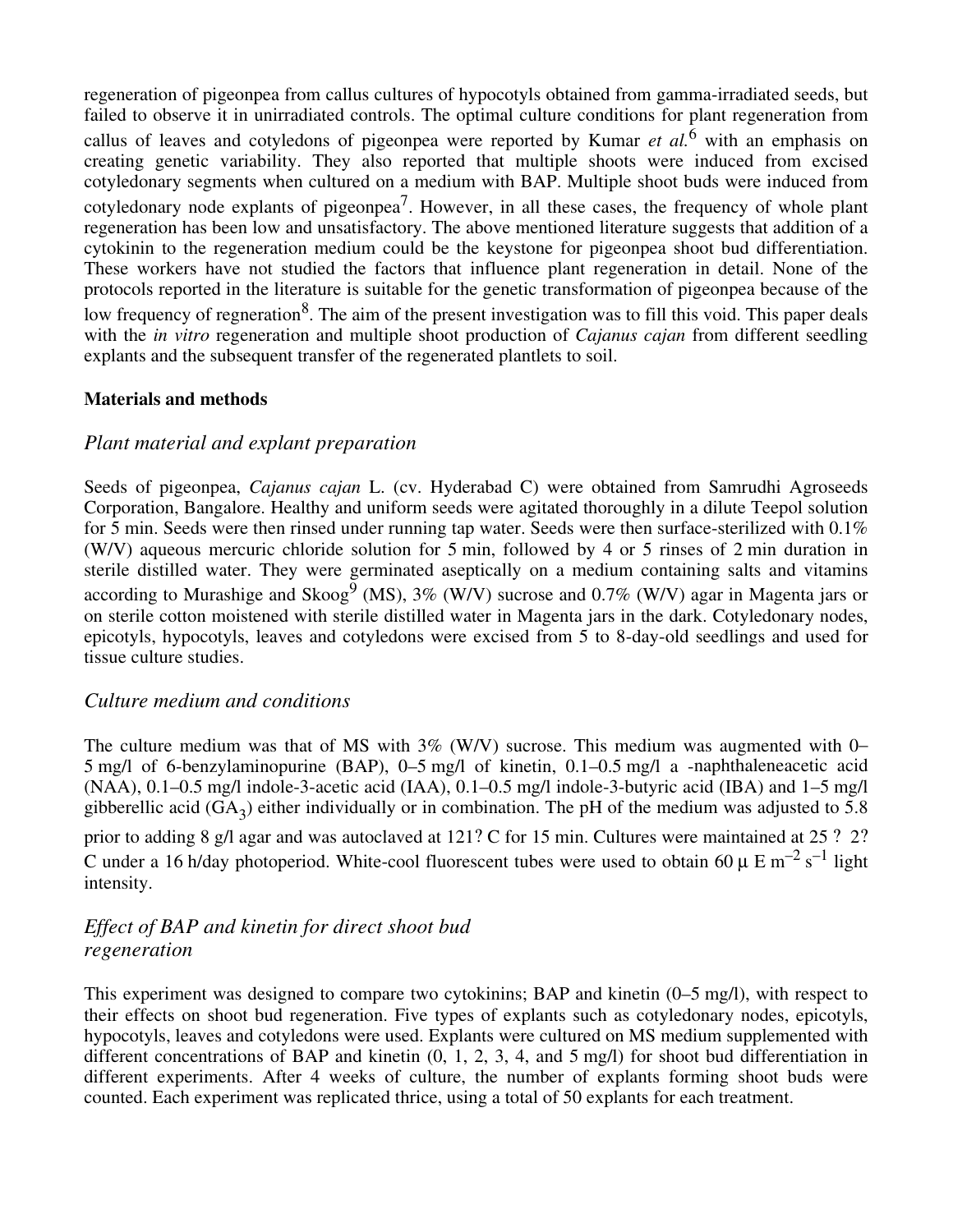# *Optimal BAP concentration for multiple shoot induction and shoot elongation*

Buds and shoot clumps were collected following culture initiation, bulked and cultured on MS medium containing different combinations of BAP, NAA and  $GA<sub>3</sub>$  for further proliferation and elongation of shoots. Three different treatments, BAP  $(0.1, 0.5$  and  $1.0$  mg/l) alone, BAP  $(1.0$  mg/l) + NAA  $(0.01, 0.1, 0.1)$ and 0.5 mg/l) and BAP  $(1.0 \text{ mg/l}) + \text{NAA} (0.1 \text{ mg/l}) + \text{GA}_3 (1, 2, 3, 4 \text{ and } 5 \text{ mg/l})$  were employed. The cultures were maintained as mentioned previously and subcultured onto the same fresh media after 2 weeks. Shoots longer than 1.0 cm were counted and harvested after 4 weeks and planted on fresh medium. Shoots were again counted after 4 weeks and the data added to the previous data for a final tally of shoot production.

## *Rooting of elongated shoots and acclimatization*

Elongated shoots were excised from all treatments and rooted as detailed below. Shoots collected *in vitro* (> 3 cm long) were transferred to MS medium containing 0.2% (W/V) phytagel (Sigma, USA). The medium was further fortified with 0.1–0.5 mg/l IAA, IBA and NAA individually. Cultures were incubated as described previously. Plantlets with well-developed roots were transferred to magenta jars (7 cm diameter) containing autoclaved soilrite and sand. The potted plants were maintained under the same controlled environmental conditions for 2 weeks. They were watered every 3 days for 15 days. Subsequently they were transferred to earthenware pots (12 cm diameter) containing coarse sand, compost and garden soil and kept in shade for 3 weeks before transferring to the experimental garden.

## *Statistical analysis*

All the experiments were repeated three times and the standard deviation was calculated. Data on shoot bud regeneration, multiple shoot production and rooting were statistically analysed using a completely randomized block design and means were evaluated at the  $P = 0.05$  level of significance using Duncan's new multiple range test.

#### **Results and discussion**

Surface-sterilized seeds cultured directly on MS basal agar medium without any growth regulators in the jars showed 40–50% germination after 10 days; 95–100% germination was observed after 5 days if the seeds were inoculated on sterile, moistened cotton in the jars. In the present experiment, seed germination percentage was low on agar medium when compared with moistened sterile cotton. This might be due to impurities in the agar and/or the osmotic potential and turgor pressure developed in radicle cells due to high osmolarity<sup>10,11</sup>. A high percentage of seed germination has been reported on sterile moistened filter paper or cotton in petri dishes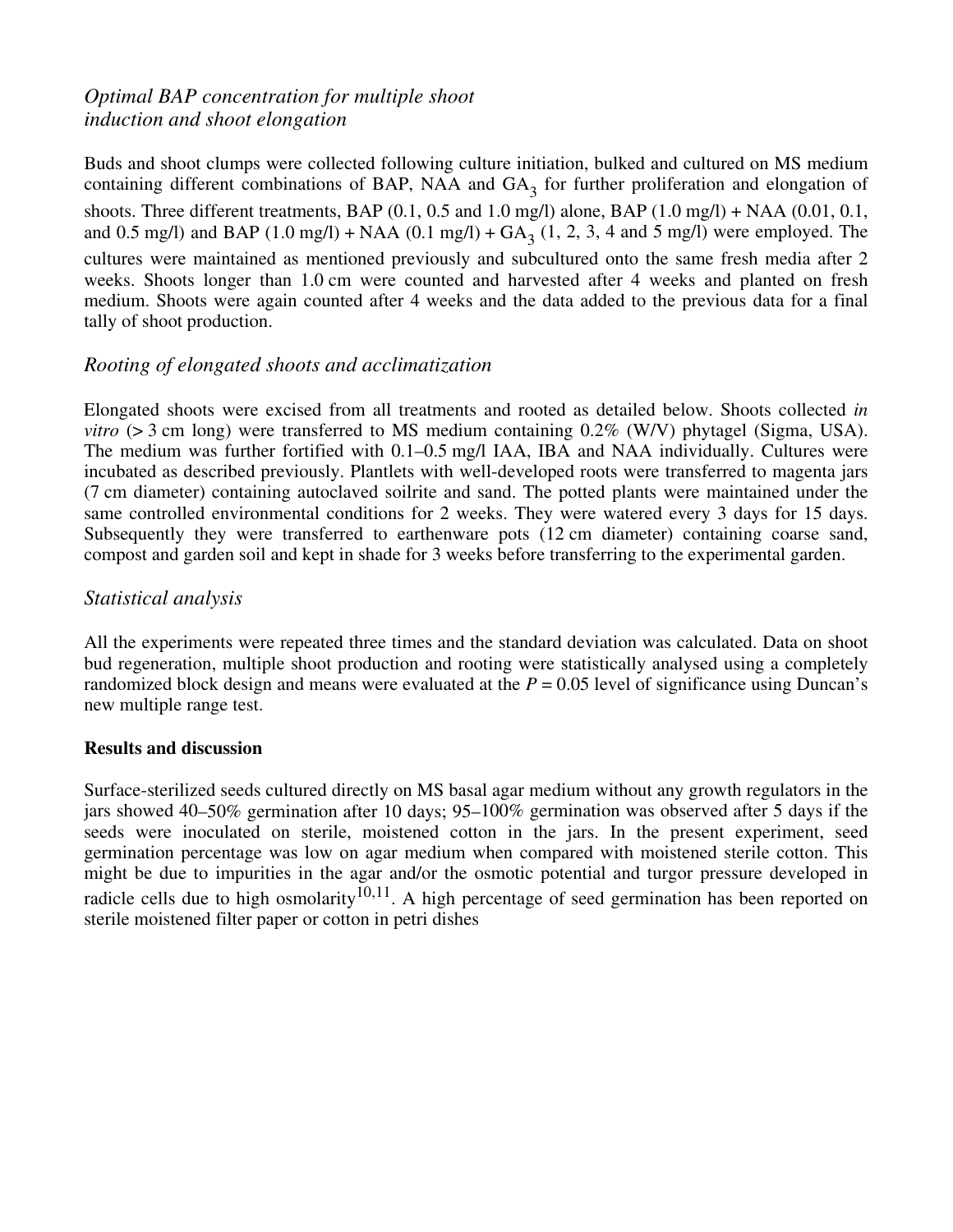

**Figure 1.** Direct shoot bud differentiation and plant regeneration from different explants of *Cajanus cajan* cv. Hyderabad C. *a*, Shoots developing from leaf explant on MS + 2.0 mg/l BAP (bar = 6.2 mm); *b*, Shoot bud development from hypocotyl explant on MS + 2.0 mg/l BAP (bar =  $6.7$  mm); *c*, Regeneration of shoot buds from cotyledon explant on  $\overrightarrow{MS} + 2.0$  mg/l kinetin (bar = 5.8 mm); *d*, Shoot bud differentiation from cotyledonary node explant on MS + 2.0 mg/l kinetin (bar = 6.9 mm); *e*, Shoot bud elongation on  $MS + 1.0$  mg/l  $BAP + 0.1$  mg/l  $NAA + 3.0$  mg/l  $GA_3$  (bar = 7.5 mm); *f*, Shoot showing profuse rooting on MS + 0.2 mg/l IBA (bar = 10 mm); **g**, A regenerated plant in Magenta box containing soilrite and sand  $bar = 10$  mm).

or test tubes in various crop species, including pigeonpea<sup>6,11–14</sup>. Therefore, seeds were germinated on sterile moinstened cotton and used for all the experiments in the present study.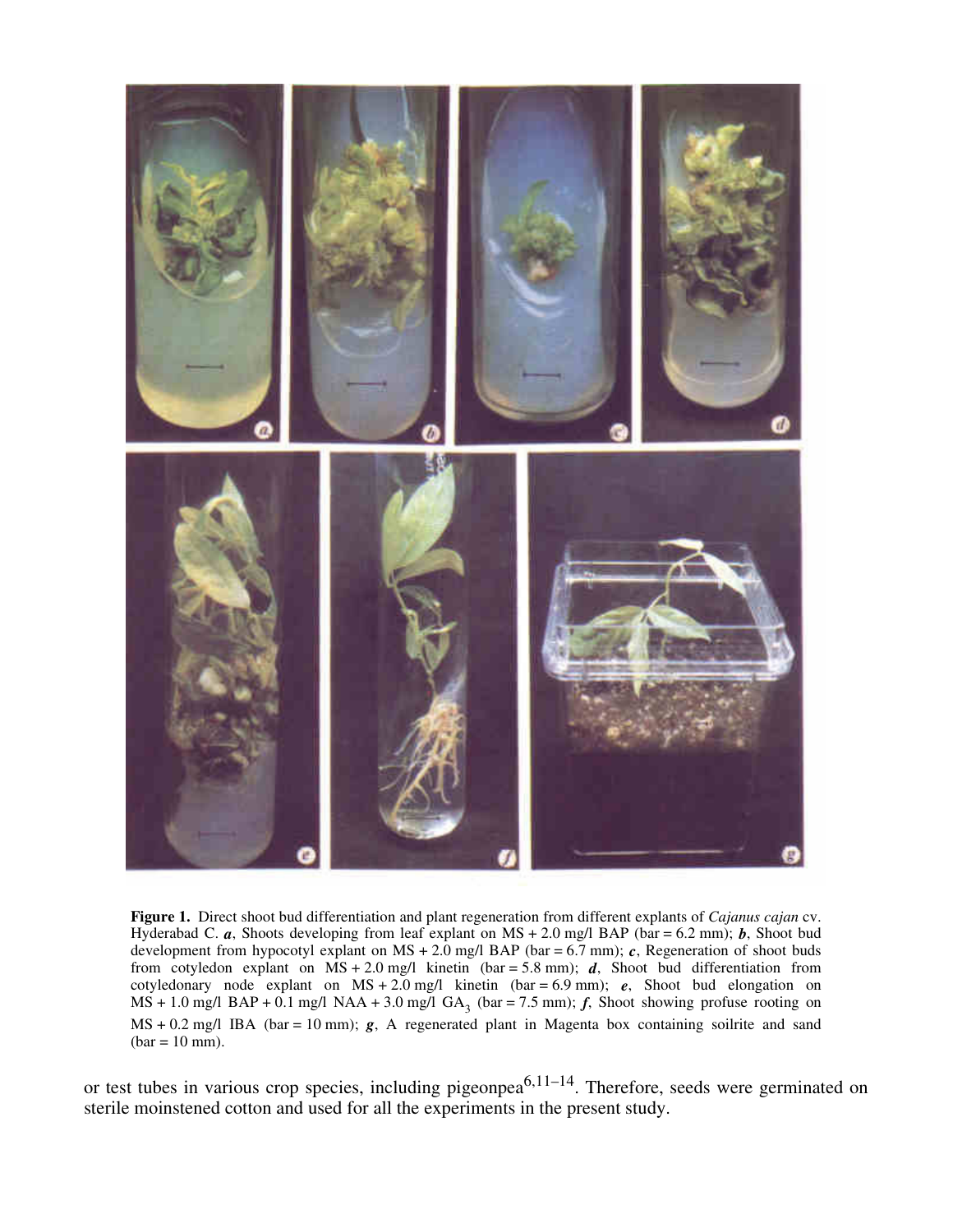## *Direct multiple shoot bud induction*

The dose of cytokinin is known to be critical in shoot organogenesis  $15-20$ . Therefore we compared the response of different seedling explants to various concentrations of BAP and kinetin. Direct shoot bud differentiation was observed after 2 weeks of culture initiation (Figure 1 *a–d*). Multiple shoots were initiated from all the explants after 4 weeks of culture. The frequency of shoot formation was influenced by the type of explant, choice of cytokinin and its dosage. Explants planted on MS without BAP or kinetin did not respond. The highest frequency of shoot bud regeneration was observed from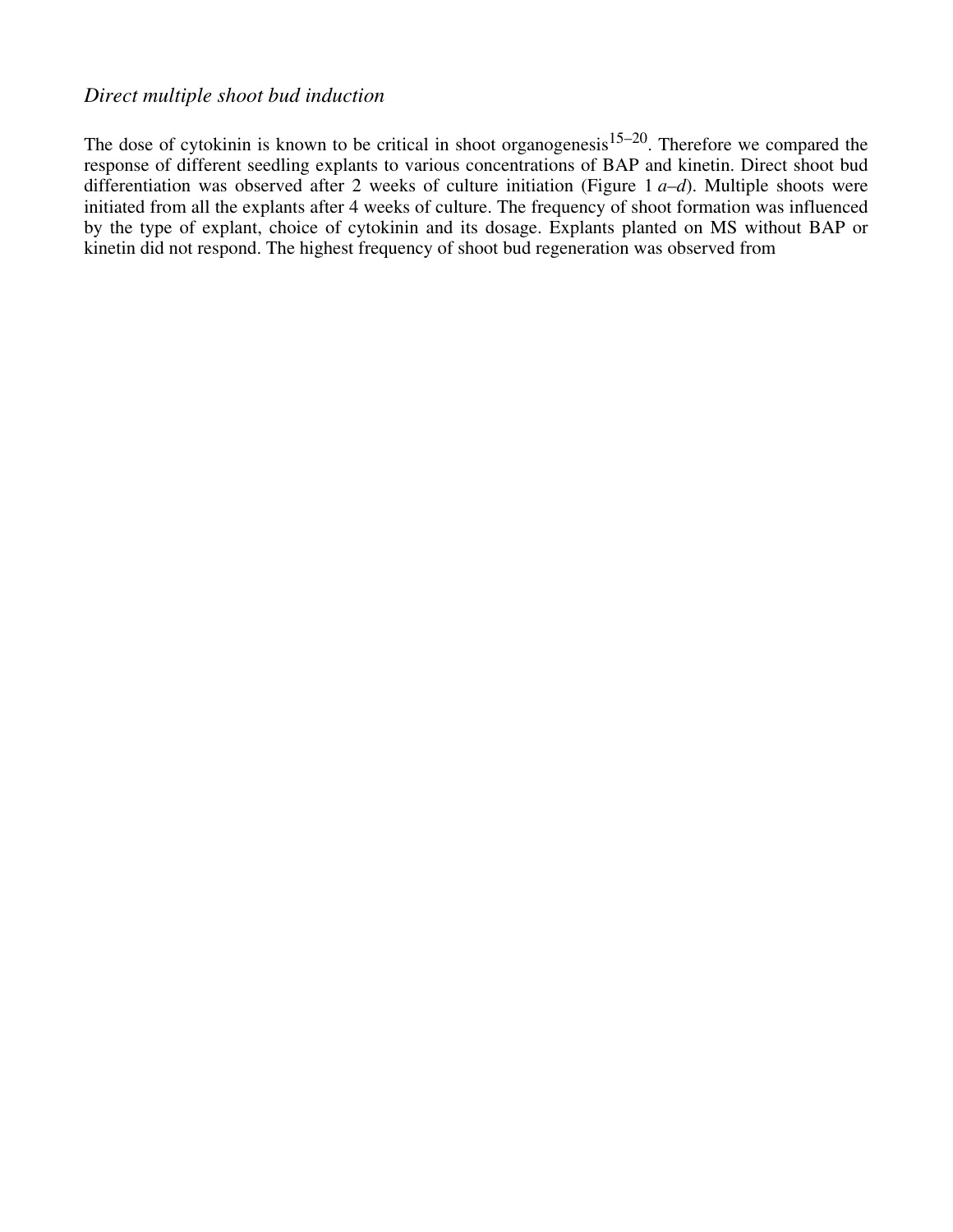| PGR conc.<br>(mg/l) | Explant response (percentage # mean $\pm$ SD). |                             |                             |                             |                              |  |  |  |
|---------------------|------------------------------------------------|-----------------------------|-----------------------------|-----------------------------|------------------------------|--|--|--|
|                     | Cotyledonary<br>node                           | Epicotyl                    | Hypocotyl                   | Cotyledon                   | Leaf                         |  |  |  |
| BAP                 | $00.0 \pm 0.0$                                 | $00.0 \pm 0.0$              | $00.0 \pm 0.0$              | $00.0 \pm 0.0$              | $00.0 \pm 0.0$               |  |  |  |
| 0.1                 | $82.5 + 2.3^{\circ}$                           | $74.2 \pm 3.2^{\circ}$      | $68.5 \pm 3.7^{\circ}$      | $60.3 \pm 2.8$ <sup>3</sup> | $58.3 \pm 2.4$ <sup>*</sup>  |  |  |  |
| 2,0                 | $93.2 \pm 4.7$                                 | $87.5 + 3.8$                | $80.2 \pm 4.5$ <sup>*</sup> | $71.4 \pm 3.9*$             | $65.4 \pm 3.1^*$             |  |  |  |
| 3.0                 | $78.3 \pm 3.1^{\circ}$                         | $71.3 \pm 4.2$              | $65.4 \pm 4.7^{\circ}$      | $60.3 \pm 3.4$ "            | $56.4 \pm 2.8$ <sup>*</sup>  |  |  |  |
| 4.0                 | $65.4 \pm 2.6$                                 | $62.4 \pm 2.3$ <sup>#</sup> | $59.3 \pm 3.1$ <sup>#</sup> | $52.5 \pm 1.9^{\circ}$      | $48.5 \pm 2.0$ <sup>d</sup>  |  |  |  |
| 5.0                 | $58.7 \pm 2.8$ <sup>t</sup>                    | $55.3 \pm 4.1$ <sup>*</sup> | $50.7 \pm 2.7$              | $47.3 \pm 1.7$ <sup>d</sup> | $41.4 \pm 2.2^c$             |  |  |  |
| Kinetin             |                                                |                             |                             |                             |                              |  |  |  |
| 0.0                 | $00.0 \pm 0.0$                                 | $00.0 \pm 0.0$              | $00.0 \pm 0.0$              | $0.0 \pm 0.0$               | $00.0 \pm 0.0$               |  |  |  |
| 1.0                 | $71.2 \pm 3.5$ <sup>4</sup>                    | $65.2 \pm 4.2$              | $61.0 \pm 3.7$ <sup>4</sup> | $54.1 \pm 2.5$              | $50.1 \pm 2.9$ <sup>"</sup>  |  |  |  |
| 2,0                 | $75.4 \pm 4.4$ <sup>6</sup>                    | $70.1 \pm 4.8$ "            | $64.2 \pm 3.8$ <sup>c</sup> | $60.2 \pm 3.2$ <sup>h</sup> | $54.3 \pm 2.1^{\circ}$       |  |  |  |
| 10                  | $67.3 \pm 3.2^{\circ}$                         | $63.2 \pm 3.7$ <sup>6</sup> | $59.1 \pm 3.5$ <sup>4</sup> | $50.4 \pm 2.7$ <sup>#</sup> | $407.1 \pm 2.2$ <sup>#</sup> |  |  |  |
| 4.0                 | $55.1 \pm 2.7$                                 | $50.3 \pm 2.9$ <sup>r</sup> | $56.2 \pm 2.5$              | $46.1 \pm 3.2$              | $42.2 \pm 2.7$               |  |  |  |
| 5.0                 | $49.2 \pm 2.6$                                 | $42.3 \pm 3.1^x$            | $38.1 \pm 1.6^x$            | $35.3 \pm 2.2$              | $30.1 \pm 2.0$               |  |  |  |

Table 1. Effect of BAP and kinetin concentration on direct multiple shoot bud regeneration from different seedling explants of pigeonpea after 4 weeks of culture

Means within a column having the same letter are not statistically significant ( $P = 0.05$ ) according to new Duncan's multiple range test.

|                         |      |                      | Explant response (percentage # mean $\pm$ SD) |                              |                             |                             |                             |  |
|-------------------------|------|----------------------|-----------------------------------------------|------------------------------|-----------------------------|-----------------------------|-----------------------------|--|
| Hormone<br>conc. (mg/l) |      | Cotyledonary<br>node | Epicotyl                                      | Hypocotyl                    | Cotyledon                   | Leaf                        |                             |  |
| BAP                     |      |                      |                                               |                              |                             |                             |                             |  |
| 0.1                     |      |                      | $35.3 \pm 2.1$                                | $25.2 \pm 2.4'$              | $21.4 \pm 3.1^*$            | $18.5 \pm 1.8$ <sup>1</sup> | $15.3 \pm 2.8$ <sup>6</sup> |  |
| 0.5                     |      |                      | $48.4 \pm 3.3$ <sup>0</sup>                   | $37.1 \pm 2.6$               | $35.2 \pm 2.7$              | $30.2 \pm 3.1^*$            | $25.1 \pm 1.8$              |  |
| 1.0                     |      |                      | $52.3 \pm 2.4$ <sup>6</sup>                   | $46.3 \pm 3.2$ <sup>\$</sup> | $41.5 \pm 4.4$ <sup>n</sup> | $38.9 \pm 2.2^c$            | $31.6 \pm 2.6$              |  |
| 2.0                     |      |                      | $42.3 \pm 3.4'$                               | $34.4 \pm 1.9$ <sup>n</sup>  | $30.7 \pm 3.9$              | $29.2 \pm 1.6^2$            | $27.9 \pm 3.1^{\circ}$      |  |
| BAP                     | NAA  |                      |                                               |                              |                             |                             |                             |  |
| 1:0                     | 0.01 |                      | $65.7 \pm 4.3^{\circ}$                        | $51.4 \pm 3.7$ <sup>t</sup>  | $47.5 \pm 2.8$ <sup>e</sup> | $42.3 \pm 2.1^e$            | $37.5 \pm 2.3^c$            |  |
| 1.0                     | 0.1  |                      | $92.3 \pm 5.4$ <sup>h</sup>                   | $64.2 \pm 4.2^0$             | $60.7 \pm 3.2$ <sup>0</sup> | $55.7 \pm 3.8^e$            | $45.2 \pm 2.8^{\circ}$      |  |
| 1.0.                    | 0.5  |                      | $72.4 + 4.6$ <sup>*</sup>                     | $56.9 \pm 3.4$               | $516 + 29$                  | $47.8 \pm 2.8$ <sup>d</sup> | $39.3 \pm 2.6^{\circ}$      |  |
| 1.0                     | 1.0  |                      | $59.4 \pm 3.1'$                               | $44.7 \pm 2.8$               | $40.2 + 2.2h$               | $36.2 \pm 3.6$              | $30.1 \pm 1.9$              |  |
| BAP                     | NAA  | GAS                  |                                               |                              |                             |                             |                             |  |
| 1.0                     | 0,1  | 1,0                  | $68.4 \pm 3.8$ <sup>e</sup>                   | $58.1 \pm 4.5$               | $51.2 \pm 2.6$              | $48.1 \pm 3.5^{\circ}$      | $46.5 \pm 3.9^d$            |  |
| 1.0.1                   | 0,1  | 2.0                  | $83.2 \pm 5.8^{\circ}$                        | $74.5 \pm 4.9$ <sup>n</sup>  | $68.2 \pm 3.5^{\circ}$      | $63.2 \pm 3.9^b$            | $57.5 \pm 2.8$ <sup>h</sup> |  |
| 1.0                     | 0.1  | 3.0                  | $95.5 \pm 5.7$ <sup>a</sup>                   | $98.3 + 4.2$                 | $84.2 + 4.5$                | $69.3 \pm 4.2^*$            | $62.1 \pm 3.6^*$            |  |
| 1:0                     | 0.1  | 4.0                  | $75.3 \pm 5.2^{\circ}$                        | $69.1 \pm 4.7$               | $64.5 + 3.3$                | $58.5 \pm 3.6^c$            | $54.1 \pm 1.2$              |  |
| 1.0                     | 0.1  | 5.0                  | $66.5 \pm 4.9$ <sup>e</sup>                   | $67.2 \pm 5.8$               | $51.6 \pm 4.3$              | $46.3 \pm 3.8$ <sup>a</sup> | $40.4 \pm 2.9$ <sup>e</sup> |  |

Table 2. Effect of different PGRs on development and elongation of multiple shoots of pigeonpeaafter 8 weeks of culture

Means within a column having the same letter are not statistically significant  $(P = 0.05)$  according to new Duncan's multiple range test.

> **Table 1.** Effect of BAP and kinetin concentration on direct multiple shoot bud regeneration from different seedling explants of pigeonpea after 4 weeks of culture

> **Table 2.** Effect of different PGRs on development and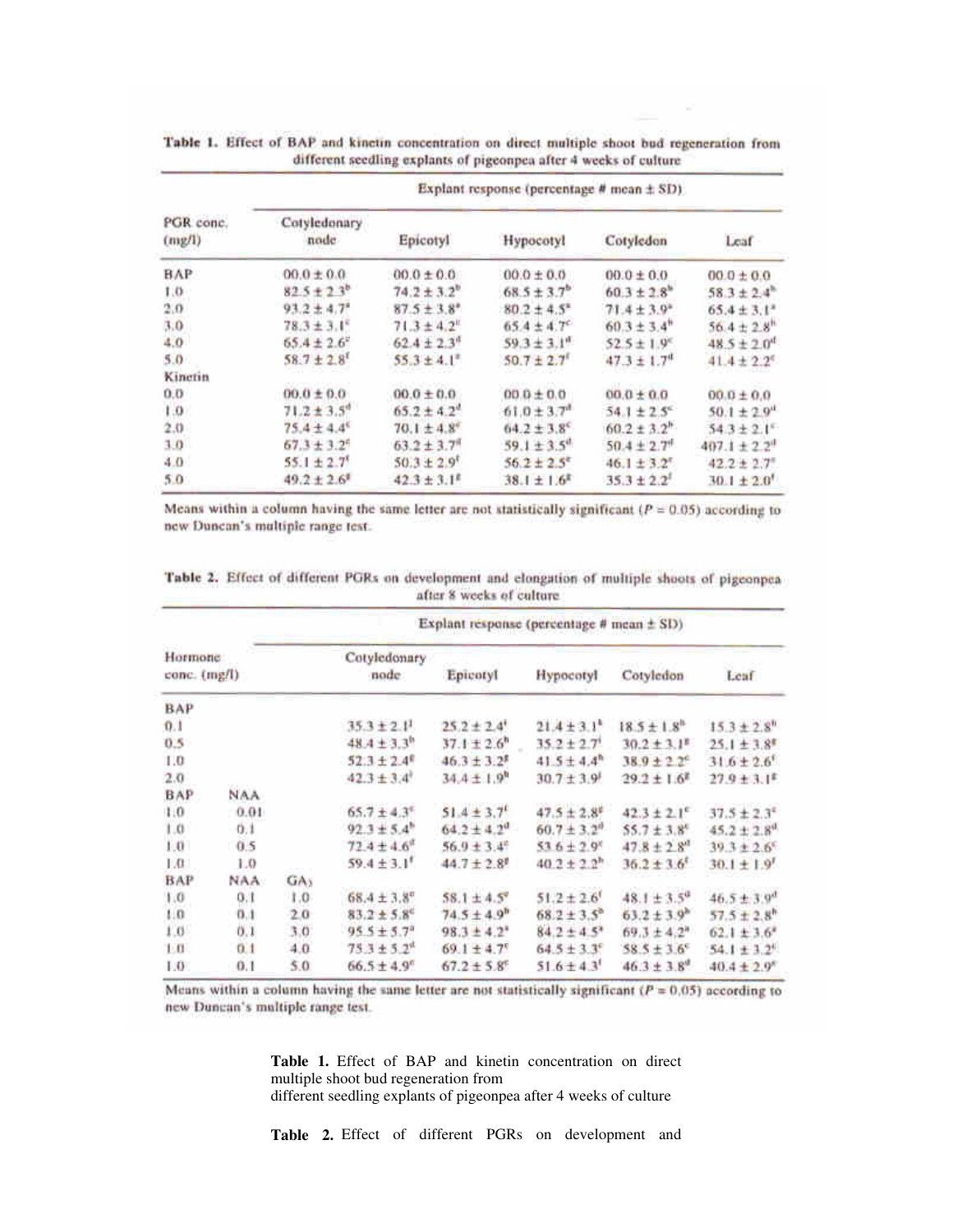cotyledonary node explants followed by epicotyl, hypocotyl, cotyledon and leaf explants (Table 1). A maximum of 13–15 shoots were obtained from cotyledonary explant on 2 mg/l BAP. The maximum frequency of shoot formation from cotyledonary node explants was 93.2% on regeneration medium with BAP and 75.4% with kinetin (Table 1). The lowest regeneration frequency from leaf explants induced by BAP was 65.4% and those induced by kinetin 54.3%. Of the two cytokinins tested, BAP was more effective than kinetin in inducing shoot development and multiple shoot induction in all the explants. The regeneration frequency increased with increase in the concentration of cytokinin and 2.0 mg/l was found to be optimal for maximum frequency of shoot bud formation. With cytokinin concentrations above 2.0 mg/l, the frequency of shoot bud regeneration decreased drastically. Franklin *et al.*<sup>21</sup> obtained a maximum of 49 shoots on 13.31  $\mu$  M (3.0 mg/l) BAP with seedling explant which is a combined cotyledonary node and shoot tip and only five shoots with cotyledonary node. BAP is therefore a more effective cytokinin for pigeonpea shoot organogenesis than kinetin. Similar observations have been made for cotyledons of pigeonpea grown on B5 medium<sup>7</sup>. George and Eapen<sup>3</sup> reported only 26.6% of direct shoot bud development on MS medium fortified with BAP (1.0 mg/l) and IAA (0.1 mg/l) with explants from the distal end of pigeonpea cotyledons. Eapen and George<sup>22</sup> reported low frequency of regeneration from leaf callus cultures of pigeonpea. However, in pigeonpea, Kumar *et al.*<sup>6</sup> reported 20% of shoot bud regeneration from cotyledonary callus on Blaydes medium with 2.25 mg/l BAP and 14% from leaf callus tissue. Similar results were reported in *Glycine*<sup>15,18</sup>, *Pisum*<sup>16</sup>, *Phaseolus*<sup>17</sup> and chickpea<sup>14</sup>. Addition of BAP to MS medium enhanced the frequency of regeneration as well as the number of shoots per cotyledon over the control in mungbean<sup>19,20</sup>. BAP was the most effective plant growth regulator (PGR) in all these reports, indicating cytokinin specificity for multiple shoot induction.

### *Multiple shoot proliferation and elongation*

In the present study, BAP alone was found to be suitable for both multiple shoot bud induction and proliferation. However, the multiple shoots obtained on various concentrations of BAP failed to elongate on the same medium resulting in rosettes of shoots. Hence it was necessary to develop suitable media for proliferation and elongation of shoot buds. Clumps of multiple shoots were transferred to test tubes containing various PGR combinations for elongation. Multiple shoot proliferation occurred in all five explants on all five concentrations of BAP within 4 weeks (Table 2). The multiple shoot proliferation was found to be highest in the cotyledonary node, followed by epicotyl, hypocotyl, cotyledon and leaf explants. Explants required a higher concentration of BAP (2.0 mg/l) at the initial stage of shoot bud regeneration, but further growth and proliferation of the shoot buds was observed only after subculture to fresh medium with lower level of BAP. Addition of NAA (0.01–1.0 mg/l) enhanced the number of multiple shoots and shoot elongation (Table 2). The optimum level of NAA that promoted the highest number of multiple shoot was 0.01 mg/l. Similar observations were also made for pigeonpea<sup>4</sup>. Shoots elongated and proliferated better than with BAP in mungbean<sup>19</sup>. In the present study the problem of shoot elongation was overcome by transferring shoot cultures to a shoot proliferating medium containing NAA and BAP (Figure 1  $e$ ). Incorporation of  $GA_3$  (1–5 mg/l) along with BAP  $(1.0 \text{ mg/l}) + \text{NAA}$   $(0.1 \text{ mg/l})$  markedly increased the number of multiple shoots in all the explants (Table 2). Moreover, shoots showed internodal elongation. The highest number of multiple shoots was scored with BAP  $(1.0 \text{ mg/l}) + \text{NAA}$   $(0.1 \text{ mg/l}) + \text{GA}_3$   $(3.0 \text{ mg/l})$ . Prakash *et al.*<sup>4</sup> reported the proliferation of multiple shoot initials from the explant only in the presence of

added IAA, suggesting that the cytokinin : auxin ratio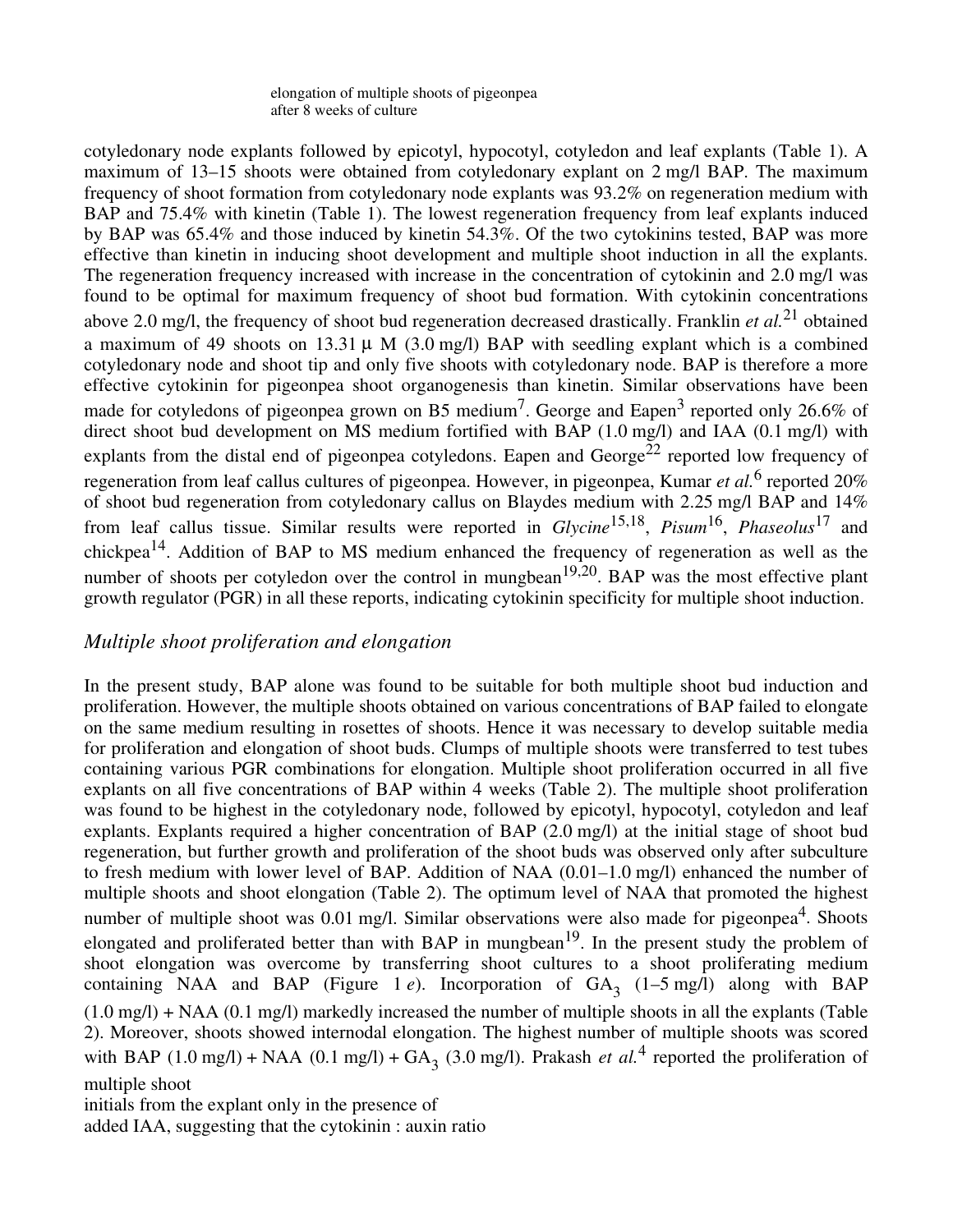is important for this response. This leads to the conclusion that media with lower concentrations of PGRs favour the elongation of shoot buds. The other two varieties (Vamban and Hindupur) of pigeon pea also responded in the same manner with little variation (data not shown).

#### *Rooting and establishment of plantlets*

Elongated and well-developed shoots (> 3 cm long) were excised from the shoot clumps and transferred to MS medium augmented with various concentrations of IAA, NAA and IBA alone for root initiation. Rooting

| PGR conc.<br>(m <sub>2</sub> 7) | Explant response (percentage # mean ± SD) |                             |                         |                        |                              |  |  |  |
|---------------------------------|-------------------------------------------|-----------------------------|-------------------------|------------------------|------------------------------|--|--|--|
|                                 | Cotyledonary<br>node                      | Epicotyl                    | Hypocotyl               | Cotyledon              | Leaf                         |  |  |  |
| IAA                             |                                           |                             |                         |                        |                              |  |  |  |
| 0.1                             | $47.2 + 2.8$                              | $44.1 \pm 2.2$              | $37.2 \pm 2.7^{\circ}$  | $35.3 \pm 1.8^{\circ}$ | 32.3 ± 2.2 <sup>4</sup>      |  |  |  |
| 0.2                             | 69.2 ± 4.8"                               | $67.1 \pm 3.8^{\circ}$      | 68.5 + 3.1 <sup>b</sup> | $62.5 \pm 2.3^{\circ}$ | 59.7 ± 3.1°                  |  |  |  |
| 0.5                             | $57.3 \pm 4.3^{\circ}$                    | $53.2 \pm 3.2^*$            | $49.2 \pm 2.4^{\circ}$  | $45.2 \pm 2.1^{\circ}$ | $42.4 + 3.8^{\circ}$         |  |  |  |
| NAA                             |                                           |                             |                         |                        |                              |  |  |  |
| 0.1                             | $50.2 \pm 3.6^{\circ}$                    | $48.7 \pm 4.1^{\circ}$      | 46.2 ± 2.1°             | $41.1 \pm 2.9'$        | $35.4 \pm 2.5$ <sup>1</sup>  |  |  |  |
| 0.2                             | $77.4 + 4.2^{\circ}$                      | $71.3 \pm 5.1^{\circ}$      | 67.5 ± 4.3 <sup>0</sup> | $60.4 \pm 3.8^{\circ}$ | $56.4 \pm 3.7$               |  |  |  |
| 0.5                             | 60.5 ± 3.7 <sup>4</sup>                   | $57.3 \pm 3.2$ <sup>1</sup> | $55.2 \pm 3.0^{\circ}$  | 48.2±26 <sup>0</sup>   | $45.2 \pm 3.2$ <sup>11</sup> |  |  |  |
| <b>IBA</b>                      |                                           |                             |                         |                        |                              |  |  |  |
| ū.t                             | $52.3 \pm 3.4^{\circ}$                    | $50.2 \pm 3.3^{\circ}$      | 52.1 ± 2.7°             | $45.3 \pm 2.8^{\circ}$ | $45.1 \pm 2.3^{\circ}$       |  |  |  |
| 0.2                             | $92.4 \pm 5.1^{\circ}$                    | $85.3 \pm 5.8^{\circ}$      | $75.3 + 4.8^{\circ}$    | 68.2 ± 4 2*            | $63.7 \pm 3.8$ <sup>3</sup>  |  |  |  |
| 0.5                             | $60.2 \pm 3.6^{\circ}$                    | 63.3 ± 4.4°                 | $58.6 \pm 2.6^{\circ}$  | 53.4 ± 3.25            | $50.4 + 2.5$                 |  |  |  |

Means within a column having the same letter are not statistically significant ( $P = 0.05$ ) according to new Duncan's multiple range test.

**Table 3.** Influence of three auxins on rooting of *in vitro* derived shoots of pigeonpea after 3 weeks of culture

the shoots derived from various explants used, those from cotyledonary nodes responded favourably for root initiation; maximum percentage of rooting was observed in all responses to the three auxins (Table 3). The frequency of rooting per shoot was significantly different among the treatments. The percentage of rooting increased with increase in the concentration of auxin. Formation of roots was observed in 69% of shoots on MS + IAA (0.2 mg/l) and 77% rooting of shoots with 0.2 mg/l NAA (Table 3). In pigeonpea, Kumar *et al.* 6 had observed rooting with IAA (1.0 mg/l) or NAA (0.01 mg/l) and George and Eapen<sup>3</sup> had obtained 90% of rooting with 0.2 mg/l NAA. In our work, IBA was found to be best auxin for rooting; 92% of shoots rooted with 0.2 mg/l IBA treatment. Similar results were also reported by Prakash *et al*.<sup>4</sup> in pigeonpea. Rooting obviously varies in different cultivars.

Upon transfer of the rooted shoots to a hormone free MS liquid medium, the roots showed elongation and put out numerous thin laterals. After hardening, plantlets with fully expanded leaves and welldeveloped roots (Figure 1 *g*) were eventually established in the soil. The percent survival of the plantlets in the soil was 90–95%. Almost the same survival percentage was reported by others<sup>3,4</sup>. The regenerated plants did not show any variation in morphology or growth characteristics when compared with the respective donor plants. The protocol presented here is a substantial improvement over that of the previous findings. In the present investigation, aseptic seedlings were raised on PGR-free media unlike the previous reports in which PGRs (especially BAP) had been used. Regeneration was reported from callus cultures in all the previous reports except by Prakash *et al.* <sup>4</sup> However, the regeneration frequency was much lower compared to the present study. Prakash *et al.* 4 have reported an *in vitro* propagation method using cotyledonary node explants, but the rate of multiplication was substantially low.